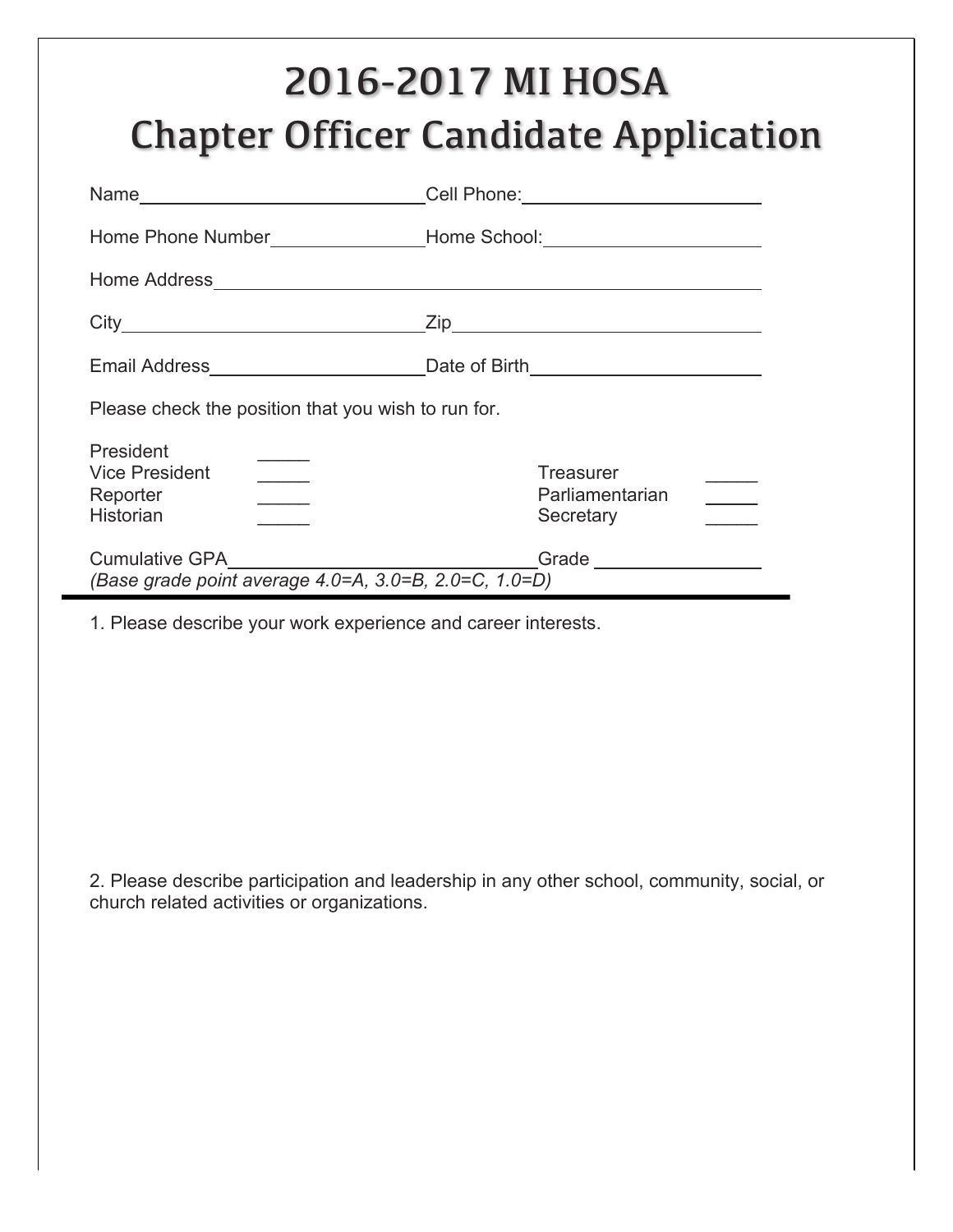|  |  |  |  |  |  |  |  | 3. Why do you want to be a Chapter Officer? |  |
|--|--|--|--|--|--|--|--|---------------------------------------------|--|
|--|--|--|--|--|--|--|--|---------------------------------------------|--|

4. Please describe your best personal characteristic(s).

5. Generally, what do you feel is the major role of a HOSA Chapter Officer?

6. In addition to being a HOSA Chapter Officer, what other activities do you plan on being involved in?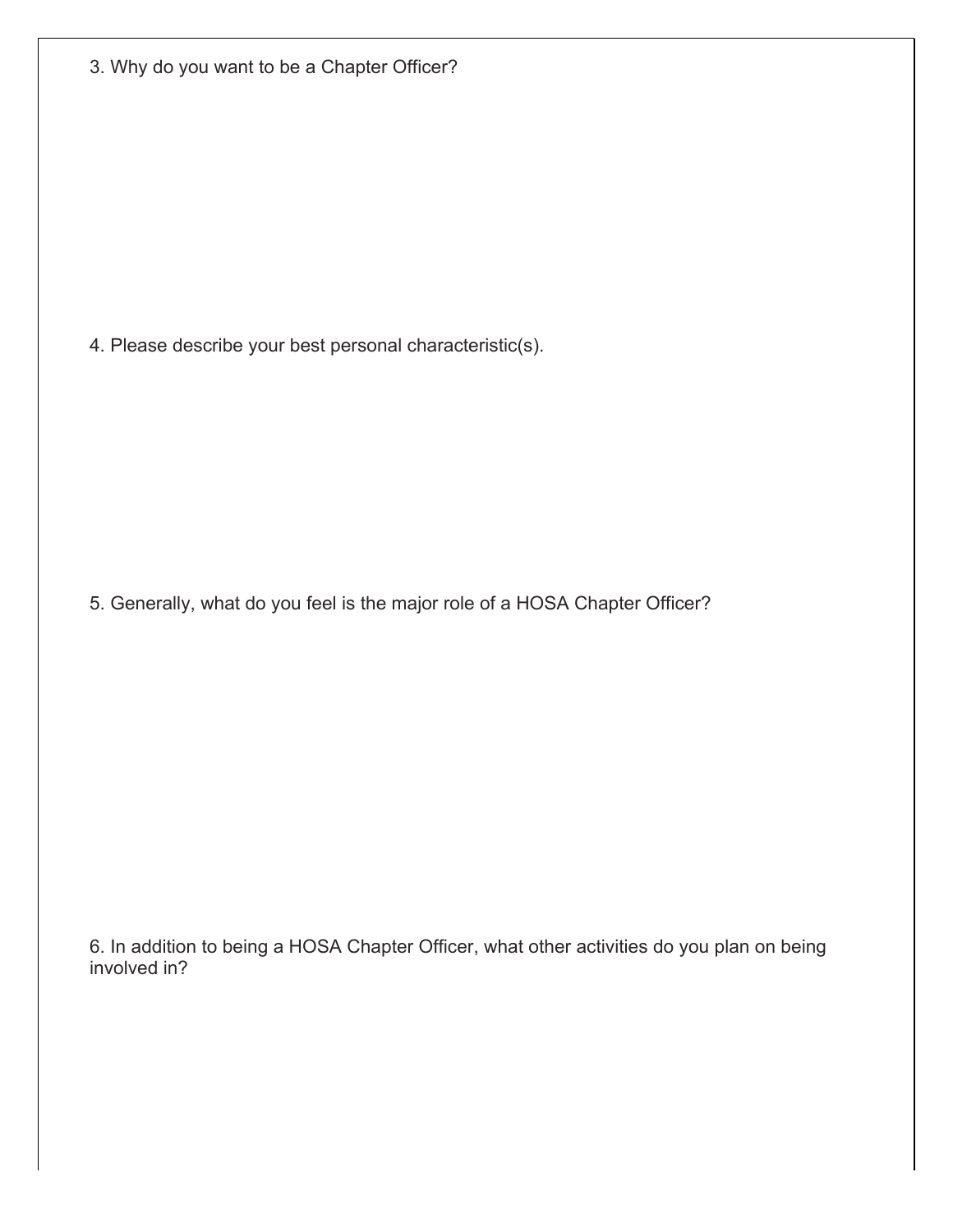## Statement of Support

wishes to apply to run for a HOSA Chapter Officer.

*Name of Candidate*

The candidate's success is closely related to the support he or she receives from his or her family, chapter and school officials. Please indicate your approval and support of him/her pursuing the goal to be an effective state officer.

**"I am in support of this candidate becoming an elected chapter officer of HOSA. I will do whatever I can to support and encourage him/her. To the best of my knowledge, all information provided in the application is up-to-date and correct."**

Signature of Parent(s) or Guardian Date

**Signature of Chapter Advisor** Date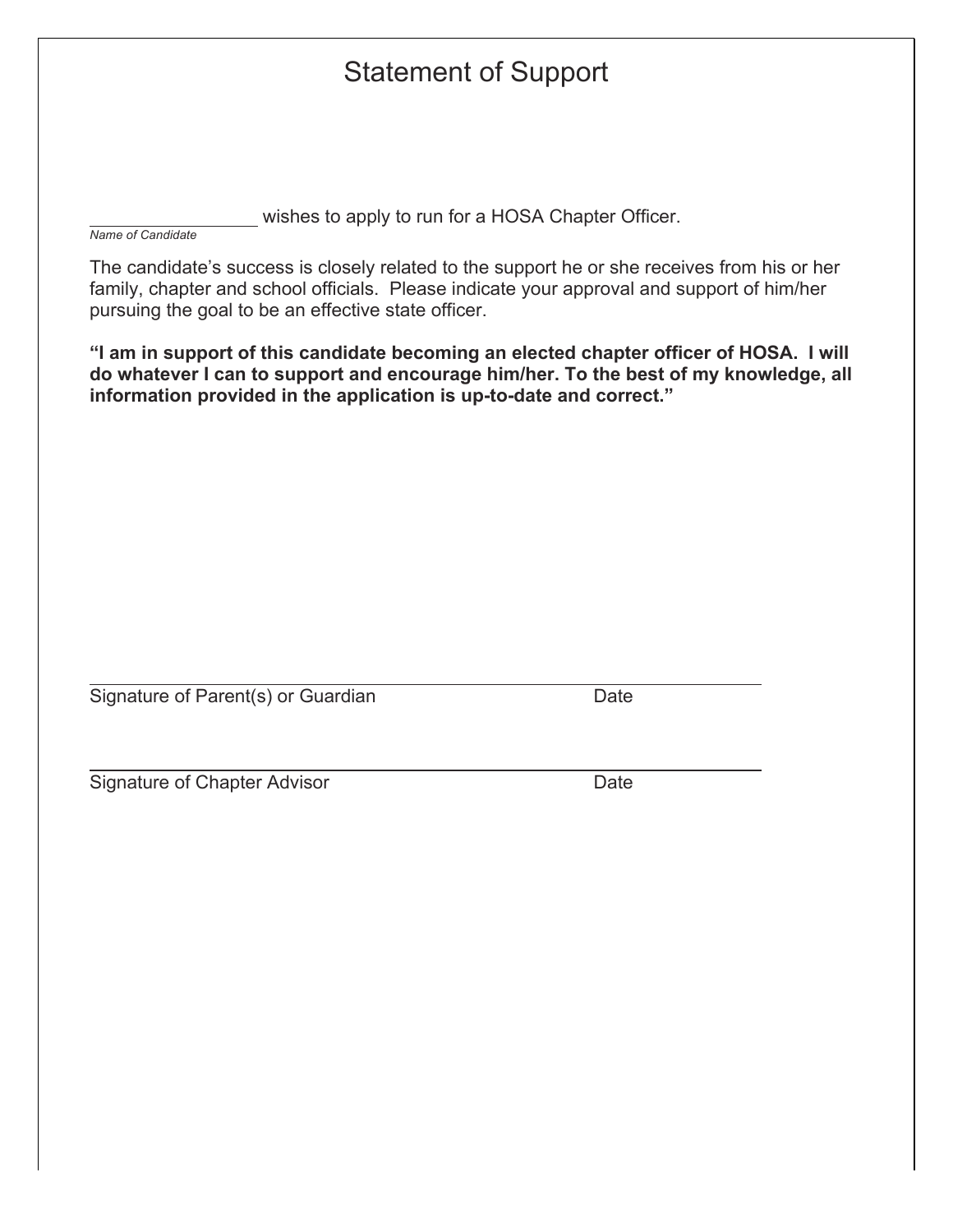### **Acceptance of Candidate's Acceptance of Responsibility**

I recognize that the following obligations are a part of an officer's responsibilities. I plan to perform to the best of my abilities these and any other duties of the office to which I may be elected. Initial each item.

- 1. To become knowledgeable about the state and national HOSA program of activities, and to be able to discuss it with other chapter officers and members.
	- 2. Observe standards of official dress, exemplary personal conduct, and personal grooming while representing HOSA.
	- 3. Full attendance and participation in the meetings of the HOSA chapter officers. I will resign my office if I am unable to attend required events.
	- \_\_\_\_\_\_\_ 4. Careful preparations for fulfilling responsibilities for HOSA activities in in which I am involved.
	- \_\_\_\_\_\_\_ 5. Responsible and timely reporting of activities conducted as a representative of the HOSA association.
	- \_\_\_\_\_\_\_ 6. Fulfill all responsibilities as spelled out in the Chapter Officer Job Descriptions of the HOSA Handbook, Section C.

Officer Candidate Signature

Print Name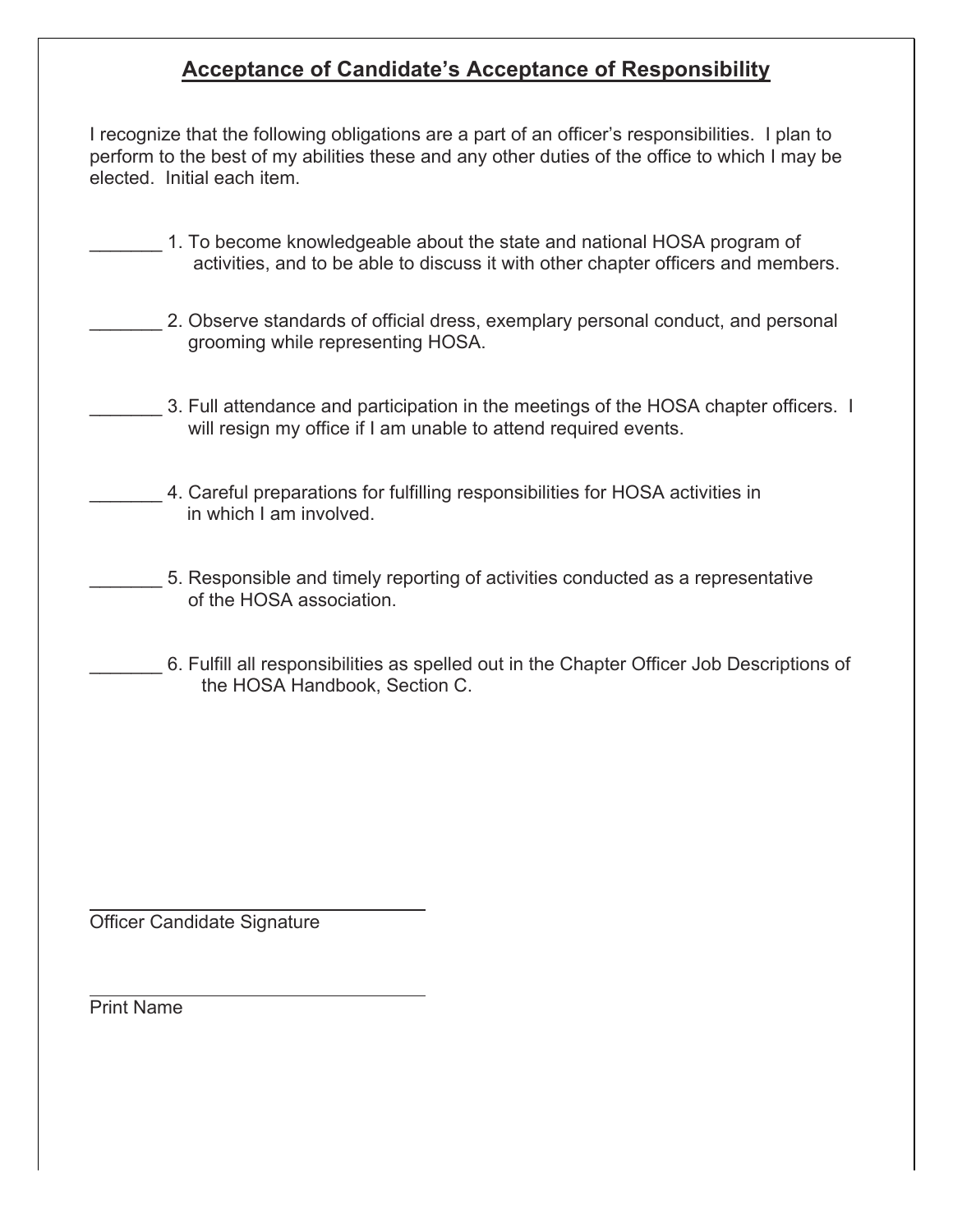#### **HOSA Chapter Officer Job Descriptions**

*\*Complete job descriptions as set forth by National HOSA can be found in the HOSA Handbook, Section C at www.hosa.org.\**

#### **President:**

- 1. It is the President's primary responsibility to lead the organization, preside over all business meetings and appoint committees.
- 2. The President shall represent his/her organization at community organizations and state and professional associates.
- 3. It is NOT the responsibility of the President to do everything, however it IS his/her responsibility to democratically delegate specific duties to chapter officers, committee chairs and chapter members.
- 4. Work closely with the advisor(s) in planning meetings and other organizational details.
- 5. Schedule all business meetings and confirm location and times with advisor(s) and chapter members.
- 6. Accept all other responsibilities that are deemed necessary by chapter advisor(s).

In order to run an effective HOSA chapter the President shall obtain and/or know the following information.

- Official National HOSA Handbook
- Complete job description of the President of Section C of the HOSA Handbook
- Copy of Robert's Rules of Order, Newly Revised

#### **Vice President:**

- 1. The Vice President shall assist the President in all aspects of running the local HOSA Chapter.
- 2. Have charge of setting up and carrying out the Chapter Program of Work/activities (see the National HOSA Handbook, Section C, Part 3.
- 3. It is the role of the Vice President to preside over all business meetings in the absence of the President.
- 4. Assume responsibility for room arrangements at all meetings.
- 5. Prepare an End of Year Report for the chapter.
- 6. Accept all other responsibilities that are deemed necessary by chapter advisor(s) and president.

The Vice President shall obtain a complete copy of his/her job description as set forth by National HOSA in the HOSA Handbook, Section C.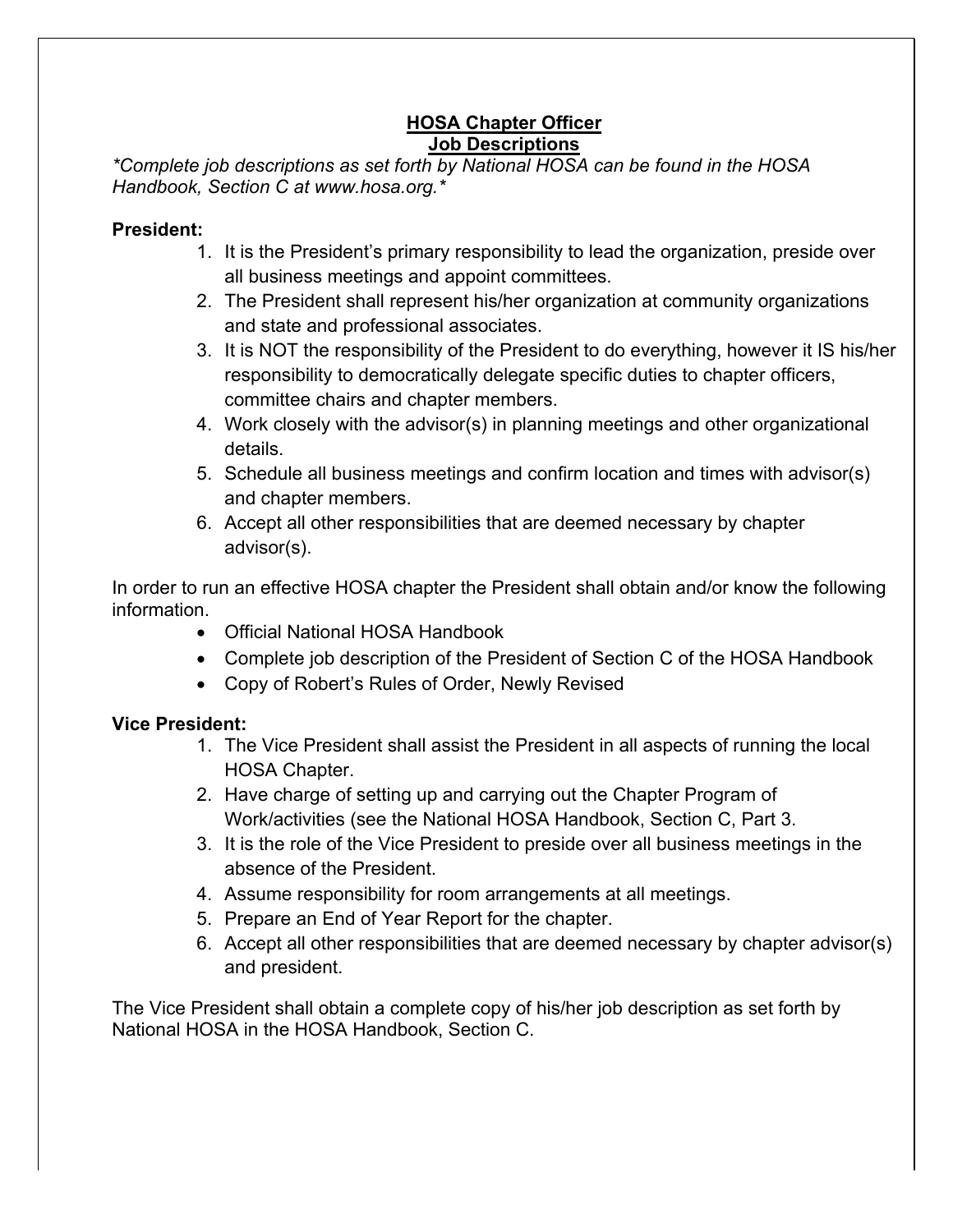#### **Secretary:**

- 1. The Secretary shall prepare and read the minutes of the Chapter's business meetings.
- 2. It is the role of the secretary to prepare an agenda of each meeting for the President.
- 3. Answer all correspondence promptly.
- 4. Post all notices.
- 5. Keep a membership roster and accurate attendance for all meetings.
- 6. Count and record all votes taken at business meetings.
- 7. Collect and record reports of all committees
- 8. Accept all other responsibilities that are deemed necessary by chapter advisor(s) and president.

The Secretary shall obtain a complete copy of his/her job description as set forth by National HOSA in the HOSA Handbook, Section C.

#### **Treasurer:**

- 1. It is the primary responsibility of the Treasurer to be efficient, prompt, resourceful and honest.
- 2. The Treasurer shall assist the chapter advisor in collecting all fees and money from chapter members.
	- a. Anytime money is collected it must be recorded and promptly deposited into the correct account.
	- b. All conference registration fees collect should be sent to the state or national office.
	- c. All member dues collected to be sent to the National HOSA office.
- 3. Pay chapter bills as authorized.
- 4. Keep financial records of the chapter and always be prepared to share the chapter's financial standing with its members.
- 5. Prepare and distribute an annual budget.
- 6. Accept all other responsibilities that are deemed necessary by chapter advisor(s) and president.

The Treasurer shall obtain a complete copy of his/her job description as set forth by National HOSA in the HOSA Handbook, Section C.